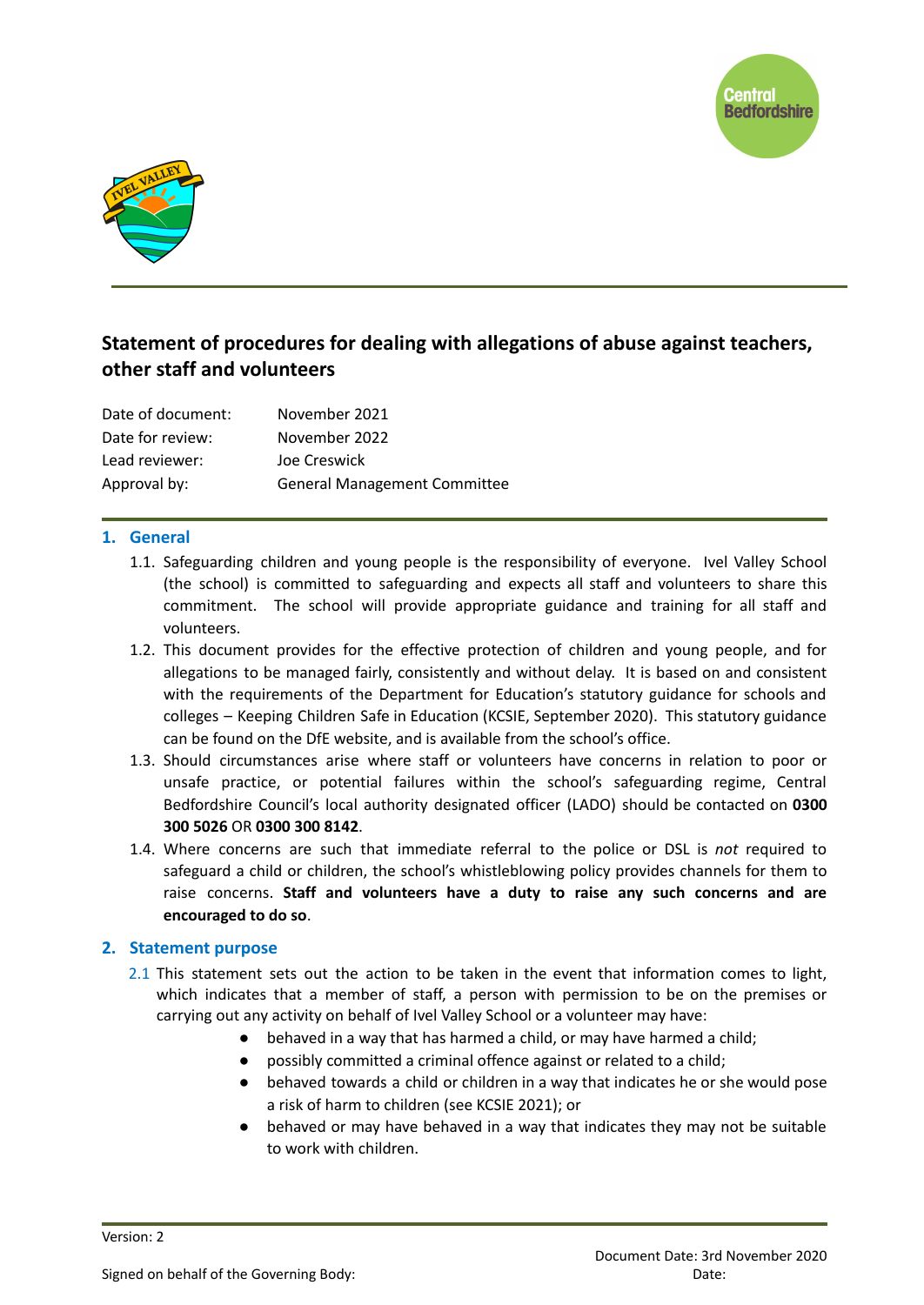- 2.2 The last bullet point above includes behaviour that may have happened outside of school or college, that might make an individual unsuitable to work with children, this is known as transferable risk.
- 2.3 This applies to any child that the member of staff or volunteer has contact with in their personal, professional or community life.
- 2.4 All staff and volunteers must be aware of and act in accordance with the requirements of this statement, and with the content of KCSIE 2021.

#### 3. **Reporting information / an allegation**

- 3.1 Anyone who has a concern, or has received factual information that indicates a member of staff or volunteer may have behaved in the manner described above, or has possibly committed a criminal offence against or related to a child, MUST:
	- report the concern immediately and without delay to the Principal, or where the Principal is the subject of the concern, to the chair of the governing body (in the absence of the Principal report to Emily Sidhu, the school's DSL, and in the absence of either party report to the next most senior member of staff);
	- report the facts;
	- make an accurate written record of the concerns, what has been witnessed or said;
	- give a copy of the dated and signed record to the person to whom the concerns have been reported; and
	- maintain strict confidentiality.
- 3.2 All concerns will be listened to and managed appropriately. Information must not be withheld.

3.3 No one with information about an allegation should:

- attempt to deal with or investigate the concerns themselves;
- keep information to themselves or promise confidentiality where information is disclosed to them, or where they witness anything of concern;
- make assumptions or judgements about what they have witnessed or been told any concerns must be reported: it is the responsibility of people in clearly defined roles to consider the information; or
- take any action which may undermine any investigation, such as discussing disclosures or information with alleged victims, witnesses, parents or carers, asking people to provide statements or alerting the person in respect of whom concerns have come to light.

2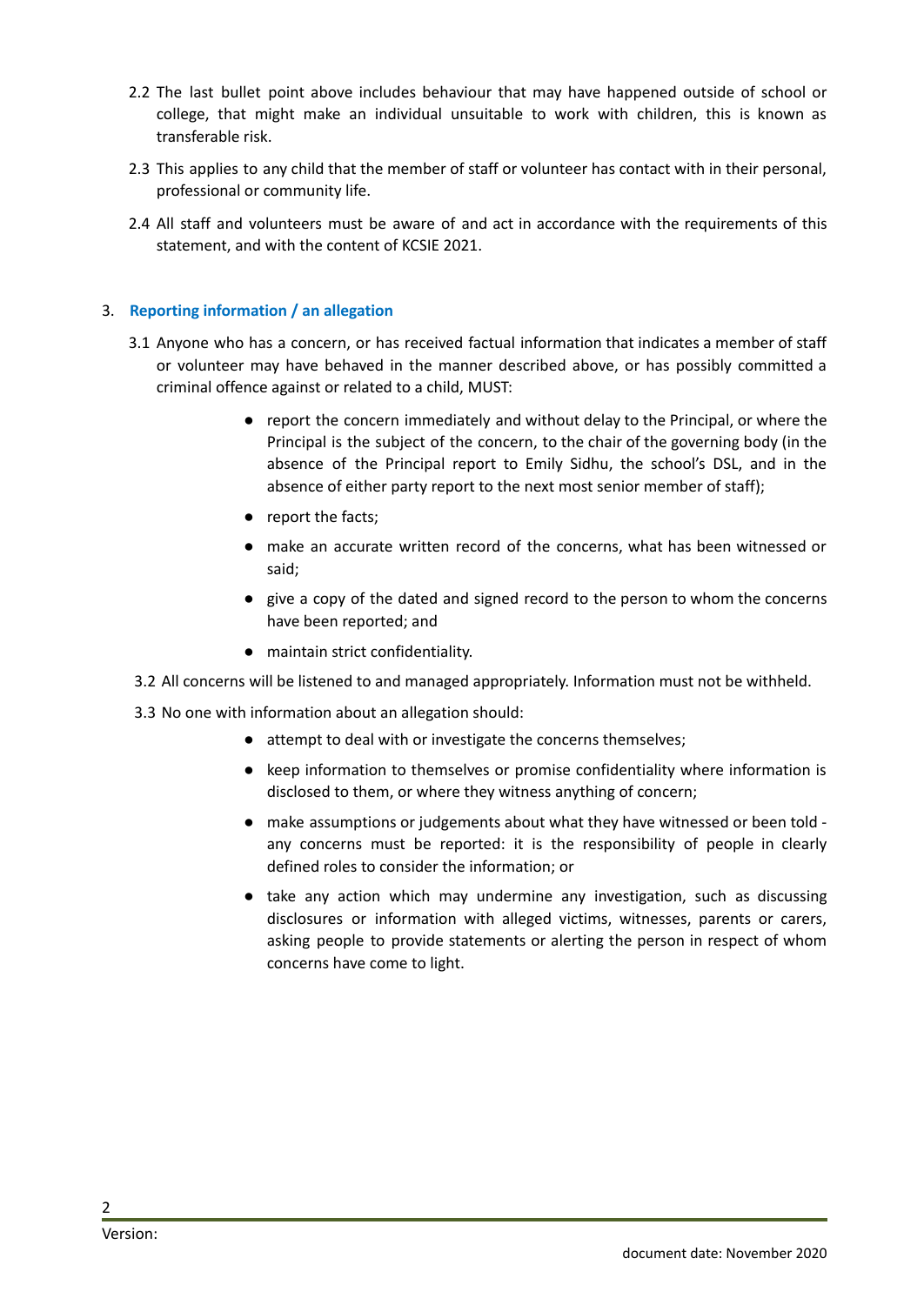#### **4. How an allegation will be managed**

- 4.1 Part four of KCSIE 2021 (allegations of abuse made against teachers and other staff) sets out the statutory framework for managing allegations. It is the responsibility of the Principal, the senior leadership team and the school's DSL to be fully familiar with and act in accordance with KCSIE 2021.
- 4.2 Note that this guidance only applies to staff currently working at the school or current volunteers. Historical allegations, or allegations against a person no longer working or volunteering at the school, should be reported to the police (see KCSIE 2021). For current staff / volunteers:
	- in the first instance, the school's DSL Emily Sidhu, Acting Vice Principal, based on School site, or Roger Williams, Assistant Principal, College site, will obtain written details of the allegation, signed and dated by the person receiving the complaint or allegation (not the child/ person making the allegation);
	- The DSL or her / his representative will report the allegation to the local authority designated officer (LADO) within **one** working day;
	- where there is an immediate risk to a child or children, or evidence of a criminal offence, a decision may be taken to contact the police directly in the first instance;
	- staff or volunteers who may be the subject of an allegation will receive appropriate support, and all requirements of KCSIE 2021 towards staff or volunteers will be observed (see part 4 KCSIE 2021).
- 4.3 The LADO and DSL will:
	- establish that the allegation is within the scope of these procedures;
	- verify whether there is evidence or information that establishes that the allegation is false or unfounded;
	- consider whether further information is needed; and
	- consider carefully whether suspension is needed.
- 4.4 The LADO will consider whether a strategy meeting should be initiated at which representatives of the police, children's social care and the school will be present to consider three strands:
	- If there is a criminal case to answer;
	- If there is a child protection concern; or
	- if the matter is to be referred back to the school to consider whether disciplinary action is required.
- 4.5 In the case of such a meeting being convened the school will act in line with any decisions made at this meeting. The outcome of allegation investigations will be determined as one of the following:
	- *substantiated:* there is sufficient identifiable evidence to prove the allegation;
	- *false***:** there is sufficient evidence to disprove the allegation;
	- *malicious:* there is clear evidence to prove there has been a deliberate act to deceive and the allegation is entirely false;
	- *unfounded:* there is no evidence or proper basis which supports the allegation being made. It might also indicate that the person making the allegation

3